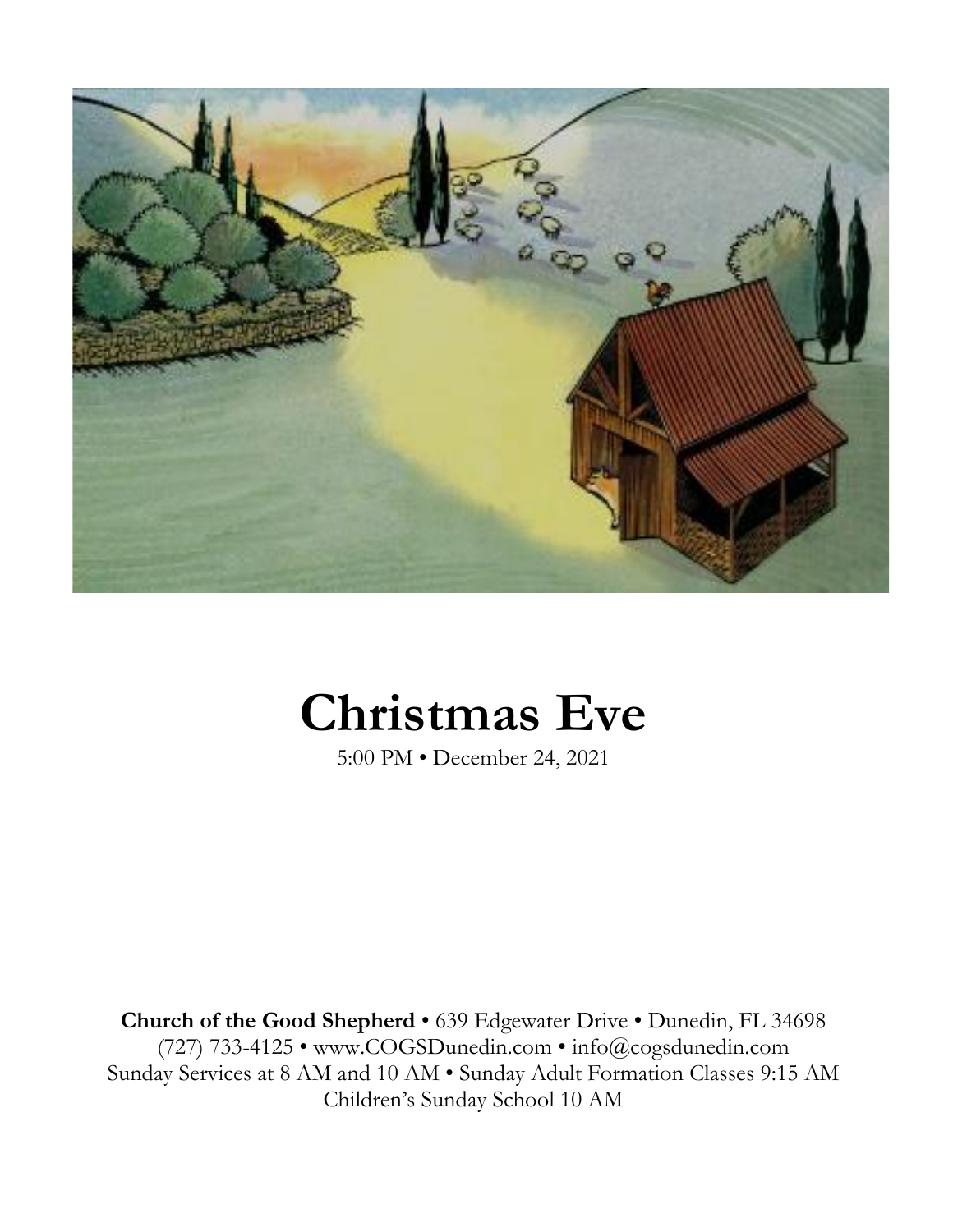#### **FAMILY CHRISTMAS EVE SERVICE**

**VOLUNTARY** Joy to the World Michael Burkhardt

Vom Himmel Hoch (From Heaven Above) Johann Pachelbel (1653-1707)

**GREETING**

**OPENING HYMN** O Come, O Come, Emmanuel

**O come, O come, Emmanuel, and ransom captive Israel, that mourns in lonely exile here until the Son of God appear. Rejoice! Rejoice! Emmanuel shall come to thee, O Israel!**

**O come, Desire of nations, bind in one the hearts of all mankind; bid thou our sad divisions cease, and be thyself our King of Peace. Rejoice! Rejoice! Emmanuel shall come to thee, O Israel!**

**OPENING PRAYER**

## **PAGEANT**

**FIRST READING: The Angel's Secret for Mary Luke 1:26-38** 

**HYMN 66** vs. 1, 3 Come, Thou Long Expected Jesus

**Come, thou long-expected Jesus, born to set thy people free; from our fears and sins release us, let us find our rest in thee.**

**Born thy people to deliver, born a child, and yet a king, born to reign in us for ever, now thy gracious kingdom bring.**

**SECOND READING: The Amazing Dream** Matthew 1:18-24

**HYMN** 671 vs. 1, 3 Amazing Grace

**Amazing grace! how sweet the sound, that saved a wretch like me! I once was lost but now am found, was blind but now I see.**

**The Lord has promised good to me, his word my hope secures; he will my shield and portion be as long as life endures.**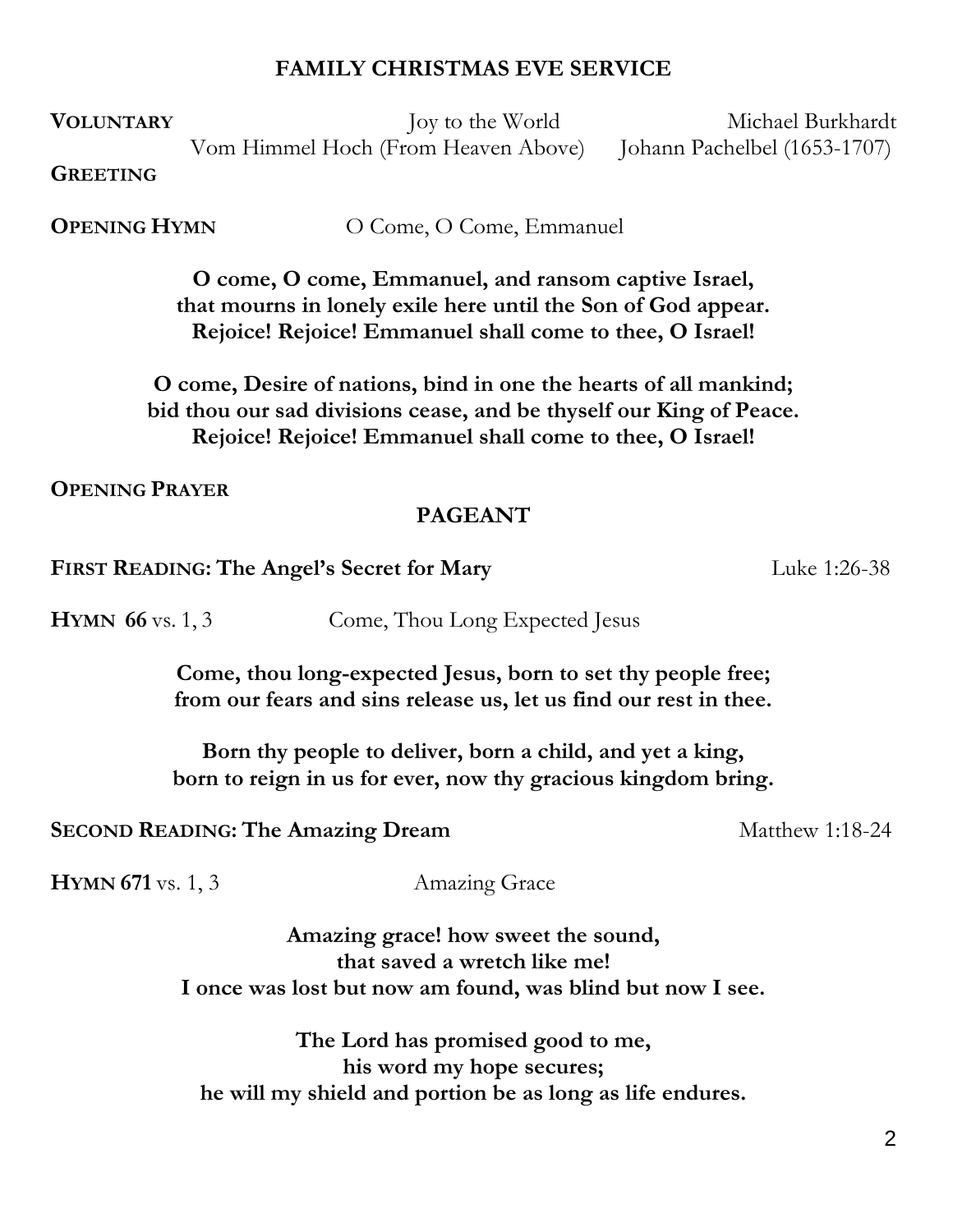**HYMN 79** vs. 1, 3 O Little Town of Bethlehem

**O little town of Bethlehem, how still we see thee lie; Above thy deep and dreamless sleep the silent stars go by. Yet in thy dark streets shineth the everlasting Light; The hopes and fears of all the years are met in thee tonight**

**How silently, how silently, the wondrous gift is given. So God imparts to human hearts the blessings of his heaven. No ear may hear his coming; but, in this world of sin, where meek souls will receive him, still the dear Christ enters in.**

**FOURTH READING: Baby Jesus is Born** Luke 2:6-7

**HYMN** vs. 1, 2 Away in a Manger

**Away in a manger, no crib for his bed, the little Lord Jesus laid down his sweet head; the stars in the bright sky looked down where he lay, the little Lord Jesus asleep on the hay.**

**The cattle are lowing; the baby awakes, but little Lord Jesus, no crying he makes. I love you, Lord Jesus; look down from the sky and stay by my cradle till morning is nigh.**

**FIFTH READING: An Angel Brings Good News** Luke 2:8-12

**HYMN** 93 vs. 1, 2 Angels from the Realms of Glory

**Angels, from the realms of glory, wing your flight o'er all the earth; ye, who sang creation's story, now proclaim Messiah's birth: Come and worship, come and worship, worship Christ, the newborn king.**

**Shepherds in the field abiding, watching o'er your flocks by night, God with you is now residing; yonder shines the infant Light: Come and worship, come and worship, worship Christ, the newborn king.**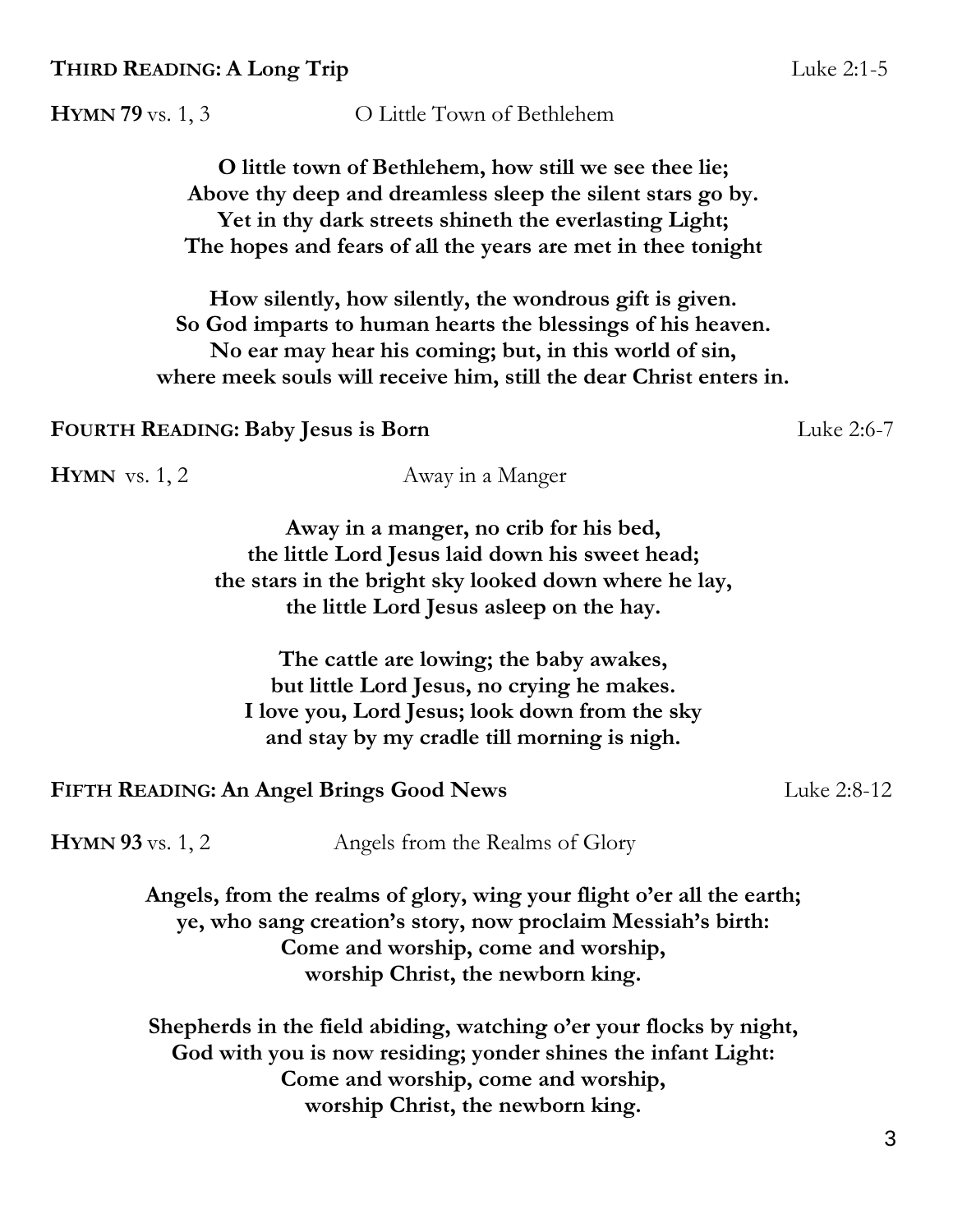#### **SIXTH READING: All the Angels Give Glory to God** Luke 2:13-15

**HYMN** 96 vs. 1, 3 Angels We Have Heard on High

**Angels we have heard on high, singing sweetly through the night, and the mountains in reply echoing their brave delight. Gloria in excelsis Deo. Gloria in excelsis Deo.**

**Come to Bethlehem and see him whose birth the angels sing; come, adore on bended knee Christ, the Lord, the newborn King. Gloria in excelsis Deo. Gloria in excelsis Deo.**

**SEVENTH READING: The Shepherds Visit Jesus Luke 2:16-19** 

**HYMN 109** vs. 1, 2, 4 The First Noel

**The first Noel the angel did say was to certain poor shepherds in fields as they lay; in fields as they lay, keeping their sheep, on a cold winter's night that was so deep. Noel, Noel, Noel, Noel, born is the King of Israel.**

**They looked up and saw a star shining in the east beyond them far, and to the earth it gave great light, and so it continued both day and night. Noel, Noel, Noel, Noel, born is the King of Israel.**

**This star drew nigh to the northwest, o'er Bethlehem it took its rest, and there it did both stop and stay right over the place where Jesus lay. Noel, Noel, Noel, Noel, born is the King of Israel.**

*Pageant participants are welcome to sit with their families at this time.*

**HOMILY** The Rev. Whitney Burton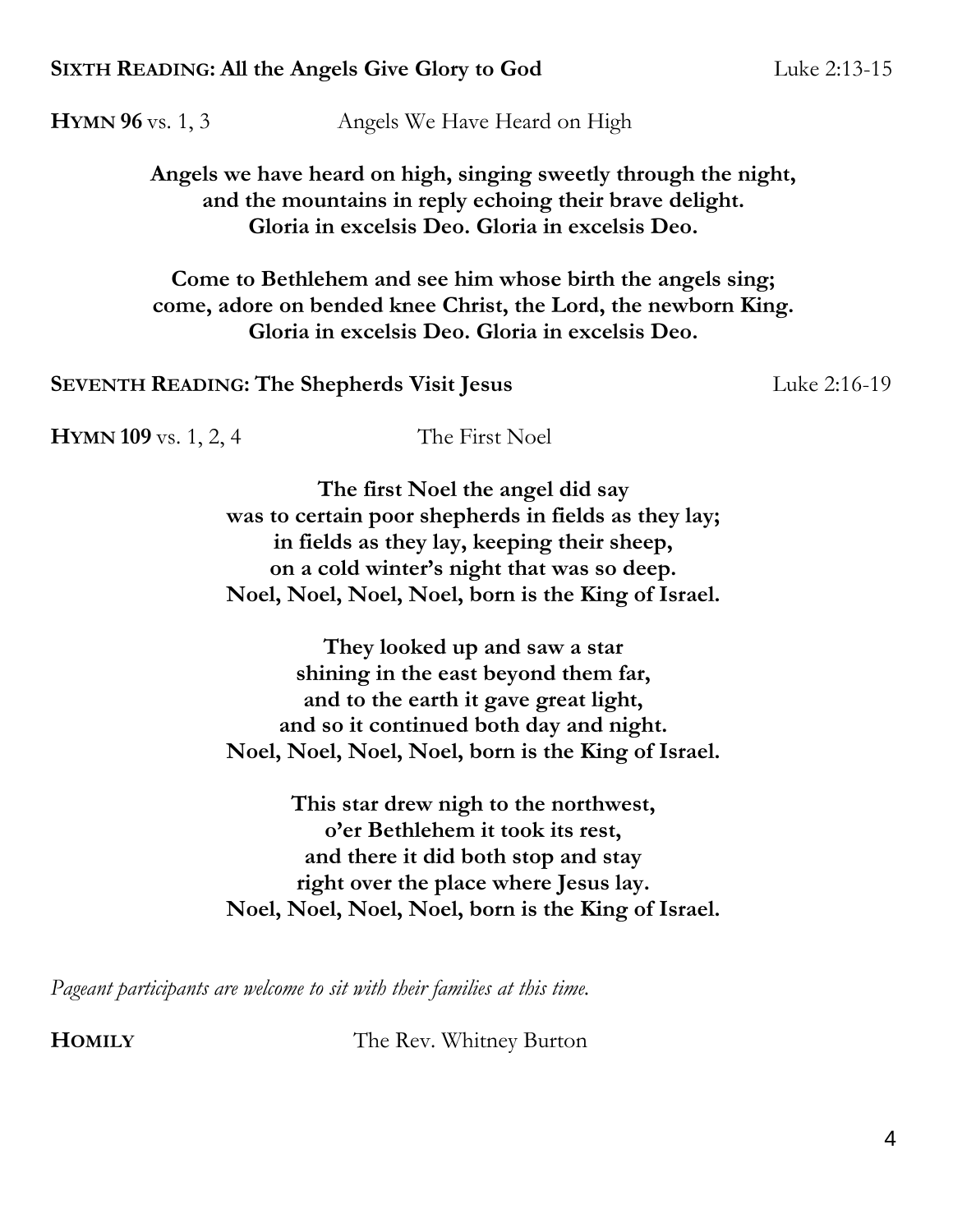# **THE PRAYERS OF THE PEOPLE**

*Deacon* Let us pray for all humanity, all creation, and all times and places.

*Lector* God of everlasting light, you have brought together the hopes and fears of all the years in Jesus, the Word made flesh. May his grace and truth resound in us and through us. O come to us, abide with us,

# *People* **our Lord Emmanuel.**

*Lector* Angels proclaimed the peace of your unconquered Son of righteousness. Strengthen all who work for peace and justice. O come to us, abide with us,

# *People* **our Lord Emmanuel.**

*Lector* You came to us in a child cradled in a borrowed bed of straw as there was no room in the inn. Open our hearts to the needs of the homeless and the hungry. O come to us, abide with us,

## *People* **our Lord Emmanuel.**

*Lector* Shepherds and outcasts heard your good news. Give us grace to spread your gospel of joy and liberation to all people, even those who differ from us. O come to us, abide with us,

## *People* **our Lord Emmanuel.**

*Lector* We rejoice in this season of family, renewal, and reconciliation. Be with those who travel, enrich our rejoicing, and strengthen the bonds between us. O come to us, abide with us,

*People* **our Lord Emmanuel.**

*Lector* Christians throughout the world are celebrating your birth. Unite us in one family, that we may shine with the one light that scatters all our darkness. O come to us, abide with us,

## *People* **our Lord Emmanuel.**

*Lector* Shed your light on all who dwell in darkness and the shadow of death. We pray especially for those on our parish prayer list. Give strength and peace to all who suffer in body, mind, or spirit. I invite you to name those for whom you pray, either aloud or in the silence of your heart. [*Leave time for names*.] O come to us, abide with us,

*People* **our Lord Emmanuel.**

*Lector* Your grace lets us inherit the hope of eternal life. Fulfill in your love all who have gone before us in the faith. I invite you to lift up the names of those whose absence you particularly feel at this time. [*Leave time for names.*] May we, like them, live in your eternal light. O come to us, abide with us,

# *People* **our Lord Emmanuel.**

*Lector* Hear these prayers we bring to you, and impart to our hearts the blessings of your heaven.

*The Celebrant adds a concluding collect.*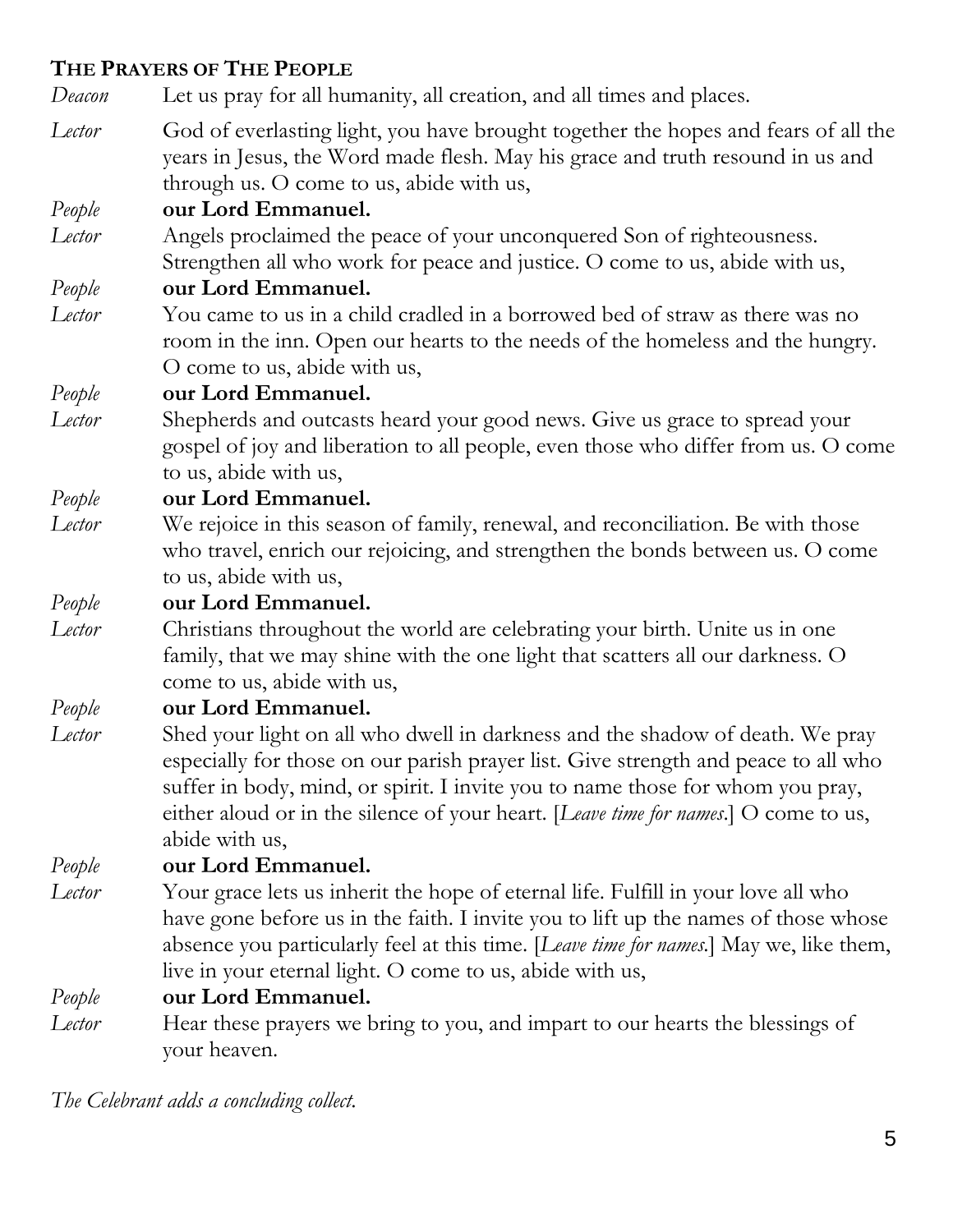*People* **Amen.**

#### **THE GREETING OF PEACE**

*Celebrant* The peace of the Lord be always with you. *People* **And also with you.**

*All may greet one another in the name of the Lord.*

#### **OFFERING**

*You are invited to share in our mission and ministry through your gifts.*

**OFFERING HYMN 83** vs. 1, 2, 3 O Come, All Ye Faithful

**O come all ye faithful, joyful and triumphant, O come ye, O come ye to Bethlehem. Come and behold him, born the King of angels. O come let us adore him, O come let us adore him, O come let us adore him, Christ the Lord.**

**God from God, Light from Light eternal, lo! he abhors not the Virgin's womb; only begotten Son of the Father; O come let us adore him, O come let us adore him, O come let us adore him, Christ the Lord.**

**Sing, choirs of angels, sing in exultation, sing, all ye citizens of heaven above; glory to God, glory in the highest; Refrain O come let us adore him, O come let us adore him, O come let us adore him, Christ the Lord.**

#### **HOLY COMMUNION**

**THE GREAT THANKSGIVING:** Eucharistic Prayer B

| Celebrant | The Lord be with you.                      |
|-----------|--------------------------------------------|
| People    | And also with you.                         |
| Celebrant | Lift up your hearts.                       |
| People    | We lift them to the Lord.                  |
| Celebrant | Let us give thanks to the Lord our God.    |
| People    | It is right to give him thanks and praise. |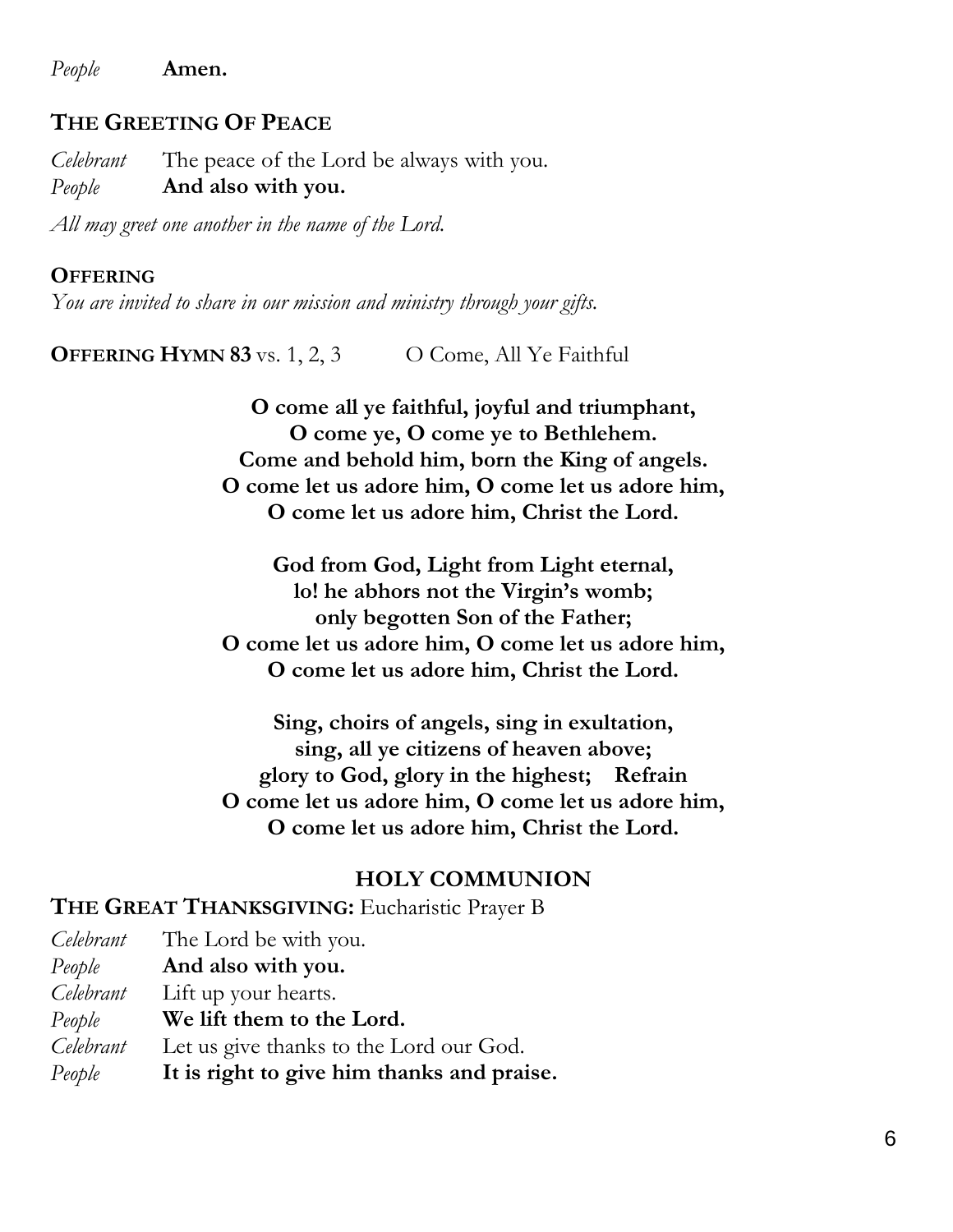*Celebrant* It is right, and a good and joyful thing, always and everywhere to give thanks to you, Father Almighty, Creator of heaven and earth.

*Celebrant* (*Proper Preface)*

Therefore, we praise you, joining our voices with Angels and Archangels and with all the company of heaven, who for ever sing this hymn to proclaim the glory of your Name:

## *Celebrant and People* S125

**Holy, holy, holy Lord, God of power and might, heaven and earth are full of your glory. Hosanna in the highest. Hosanna in the highest. Blessed is he who comes in the name of the Lord. Hosanna in the highest. Hosanna in the highest.**

# *The people stand as able.*

# *The Celebrant continues*

We give thanks to you, O God, for the goodness and love which you have made known to us in creation; in the calling of Israel to be your people; in your Word spoken through the prophets; and above all in the Word made flesh, Jesus, your Son. For in these last days you sent him to be incarnate from the Virgin Mary, to be the Savior and Redeemer of the world. In him, you have delivered us from evil, and made us worthy to stand before you. In him, you have brought us out of error into truth, out of sin into righteousness, out of death into life.

On the night before he died for us, our Lord Jesus Christ took bread; and when he had given thanks to you, he broke it, and gave it to his disciples, and said, "Take, eat: This is my Body, which is given for you. Do this for the remembrance of me."

After supper he took the cup of wine; and when he had given thanks, he gave it to them, and said, "Drink this, all of you: This is my Blood of the new Covenant, which is shed for you and for many for the forgiveness of sins. Whenever you drink it, do this for the remembrance of me." Therefore, according to his command, O Father,

| Celebrant and People | We remember his death,        |
|----------------------|-------------------------------|
|                      | We proclaim his resurrection, |
|                      | We await his coming in glory; |

# *The Celebrant continues*

And we offer our sacrifice of praise and thanksgiving to you, O Lord of all; presenting to you, from your creation, this bread and this wine.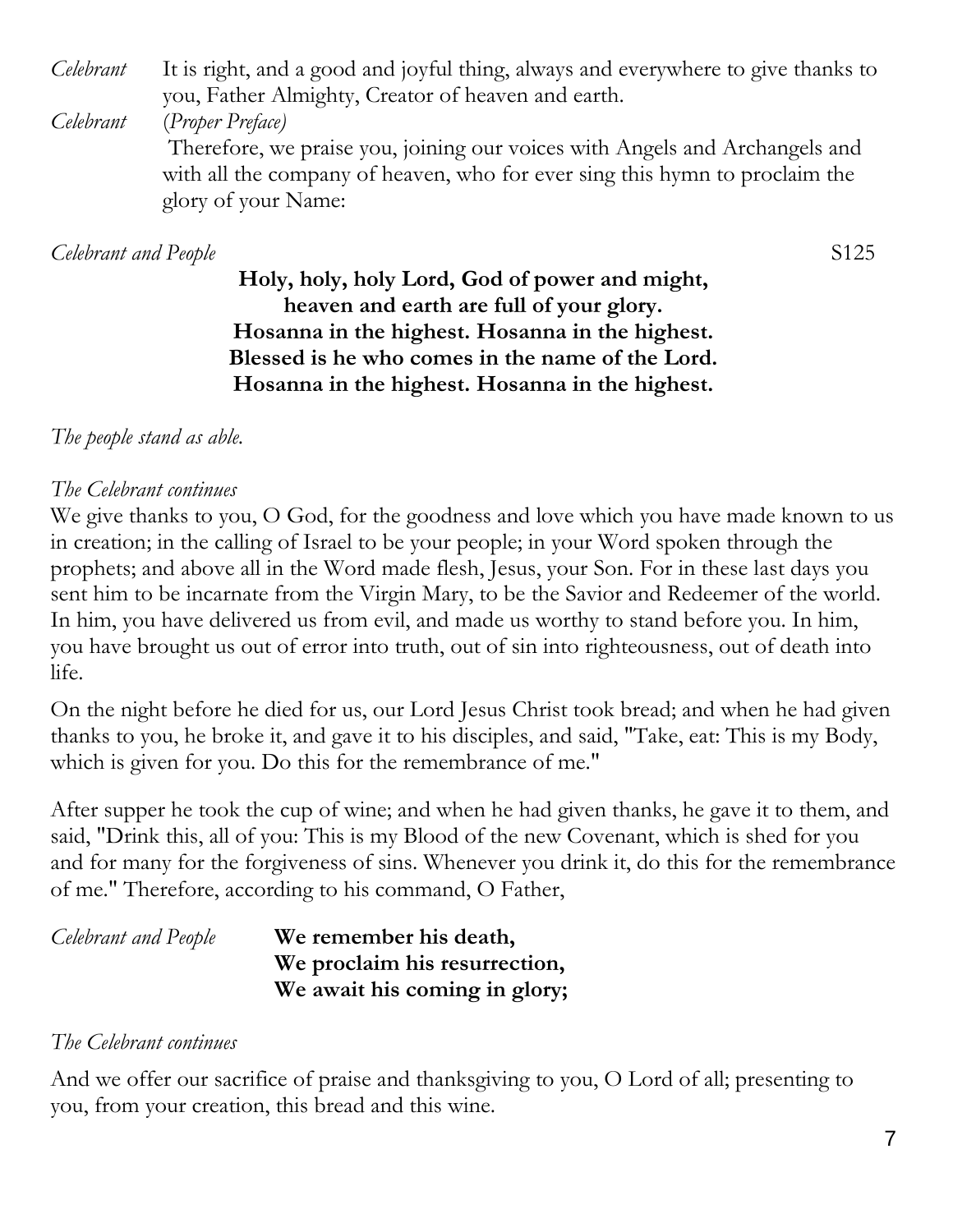We pray you, gracious God, to send your Holy Spirit upon these gifts that they may be the Sacrament of the Body of Christ and his Blood of the new Covenant. Unite us to your Son in his sacrifice, that we may be acceptable through him, being sanctified by the Holy Spirit. In the fullness of time, put all things in subjection under your Christ, and bring us to that heavenly country where, with  $\Box$  and all your saints, we may enter the everlasting heritage of your sons and daughters; through Jesus Christ our Lord, the firstborn of all creation, the head of the Church, and the author of our salvation.

By him, and with him, and in him, in the unity of the Holy Spirit all honor and glory is yours, Almighty Father, now and for ever. *AMEN.*

# **THE LORD'S PRAYER**

*Celebrant* And now, as our Savior Christ has taught us, we are bold to say,

*People* **Our Father, who art in heaven, hallowed be thy Name, thy kingdom come, thy will be done, on earth as it is in heaven. Give us this day our daily bread. And forgive us our trespasses, as we forgive those who trespass against us. And lead us not into temptation, but deliver us from evil. For thine is the kingdom, and the power, and the glory, for ever and ever. Amen.**

*[All are welcome at the Lord's Table. Please follow the directions of the usher, who will let you know when it's your turn to go forward. To receive, hold your hands in front of you, one palm over the other. The priest will place a wafer there. When you are finished, please return to your seat by the side aisle.]*

**COMMUNION HYMN 115** vs. 1, 2 What Child Is This

**What child is this, who, laid to rest, on Mary's lap is sleeping? Whom angels greet with anthems sweet, while shepherds watch are keeping? This, this is Christ the King, whom shepherds guard and angels sing; haste, haste to bring him laud, the babe, the son of Mary.**

**Why lies he in such mean estate where ox and ass are feeding? Good Christian, fear: for sinners here the silent Word is pleading.**

**This, this is Christ the King, whom shepherds guard and angels sing; haste, haste to bring him laud, the babe, the son of Mary.**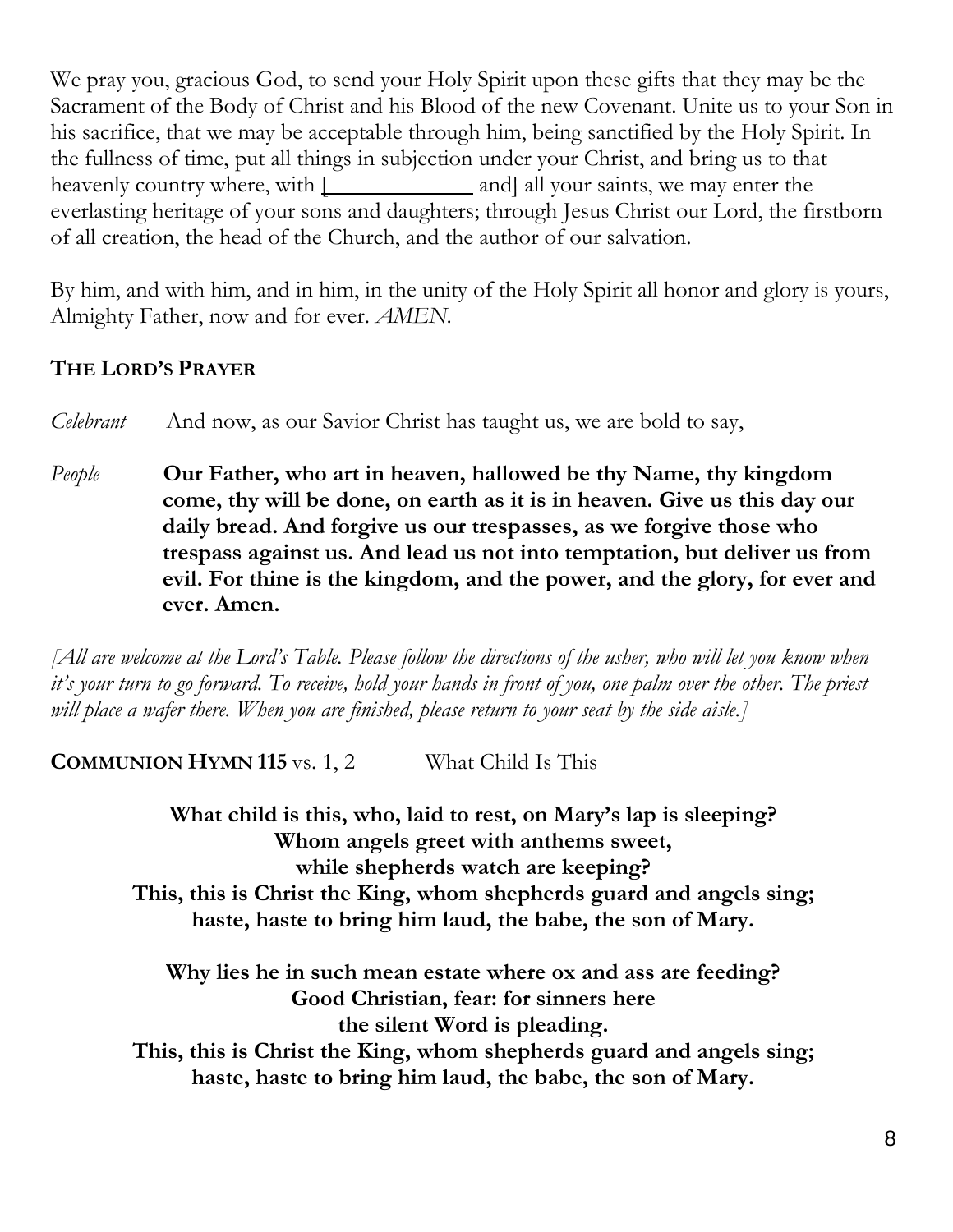#### **COMMUNION HYMN 89** It Came Upon the Midnight Clear

**It came upon the midnight clear, that glorious song of old, from angels bending near the earth to touch their harps of gold: "Peace on earth, good will to all, from heaven's all-gracious King." The world in solemn stillness lay to hear the angels sing.**

**Still through the cloven skies they come with peaceful wings unfurled, and still their heavenly music floats o'er all the weary world; above its sad and lowly plains they bend on hovering wing, and ever o'er its Babel sounds the blessed angels sing.**

**Yet with the woes of sin and strife the world has suffered long; beneath the heavenly hymn have rolled two thousand years of wrong; and warring humankind hears not the tidings which they bring; O hush the noise and cease your strife and hear the angels sing!**

**For lo! The days are hastening on, by prophets seen of old, when with the ever circling years shall come the time foretold, when peace shall over all the earth its ancient splendors fling, and all the world give back the song which now the angels sing.**

#### **THE PRAYER AFTER COMMUNION**

*Celebrant* Let us pray…

*All* **Almighty and everliving God, we thank you for feeding us with the spiritual food of the most precious Body and Blood of your Son our Savior Jesus Christ; and for assuring us in these holy mysteries that we are living members of the Body of your Son, and heirs of your eternal kingdom. And now, Father, send us out to do the work you have given us to do, to love and serve you as faithful witnesses of Christ our Lord. To him, to you, and to the Holy Spirit, be honor and glory, now and for ever. Amen.**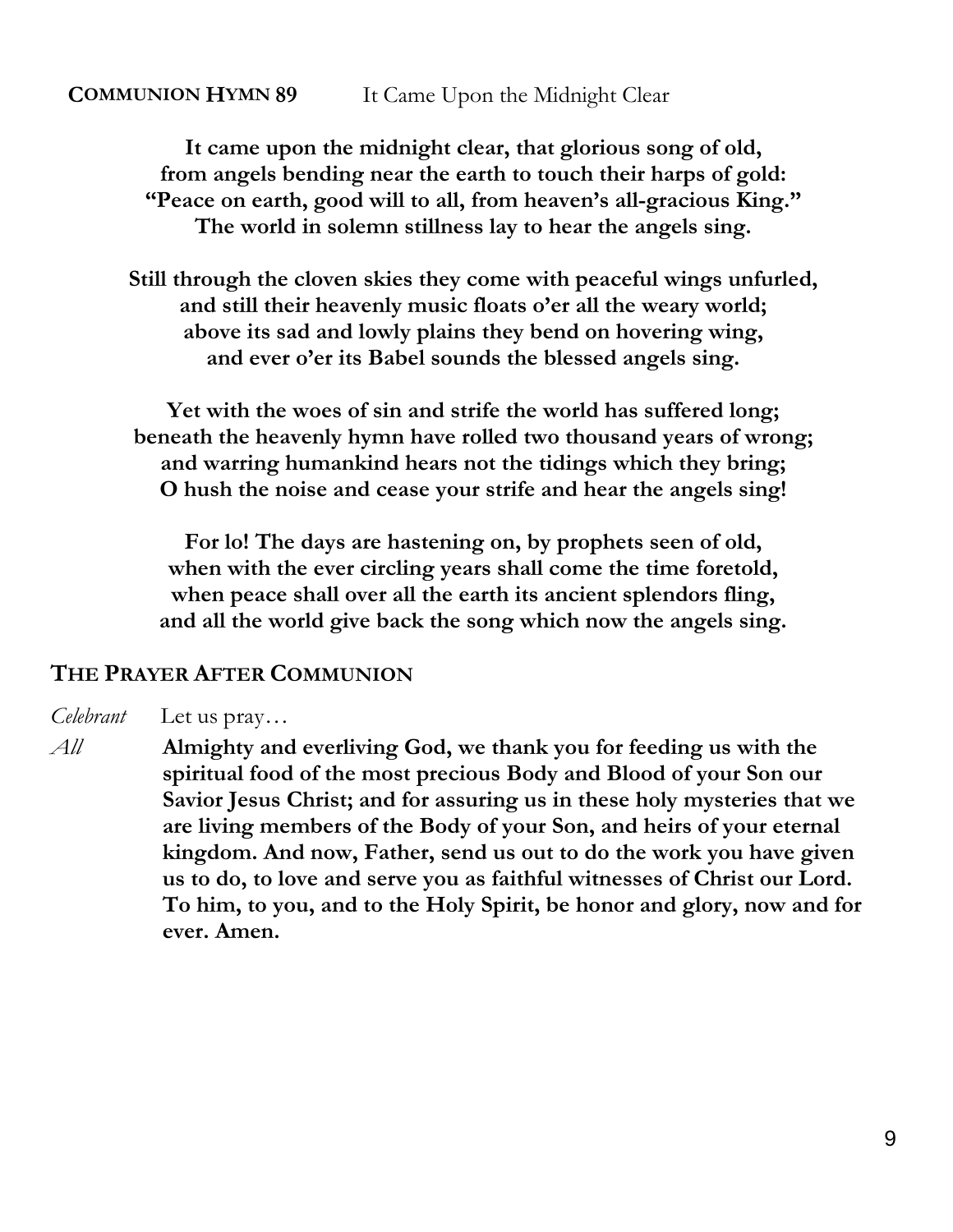#### **CANDLE HYMN 111** Silent Night

*The priest will light a candle from the altar and begin to light the congregation's candles. Please pass the flame to your neighbor.*

> **Silent night, holy night, all is calm, all is bright. Round yon virgin mother and child; holy infant so tender and mild, sleep in heavenly peace; sleep in heavenly peace.**

**Silent night, holy night, shepherds quake at the sight, glories stream from heaven afar, heavenly hosts sing alleluia; Christ, the Savior, is born! Christ, the Savior, is born!**

**Silent night, holy night, Son of God, love's pure light radiant beams from thy holy face, with the dawn of redeeming grace. Jesus, Lord, at thy birth; Jesus, Lord, at thy birth.**

**CHRISTMAS BLESSING**